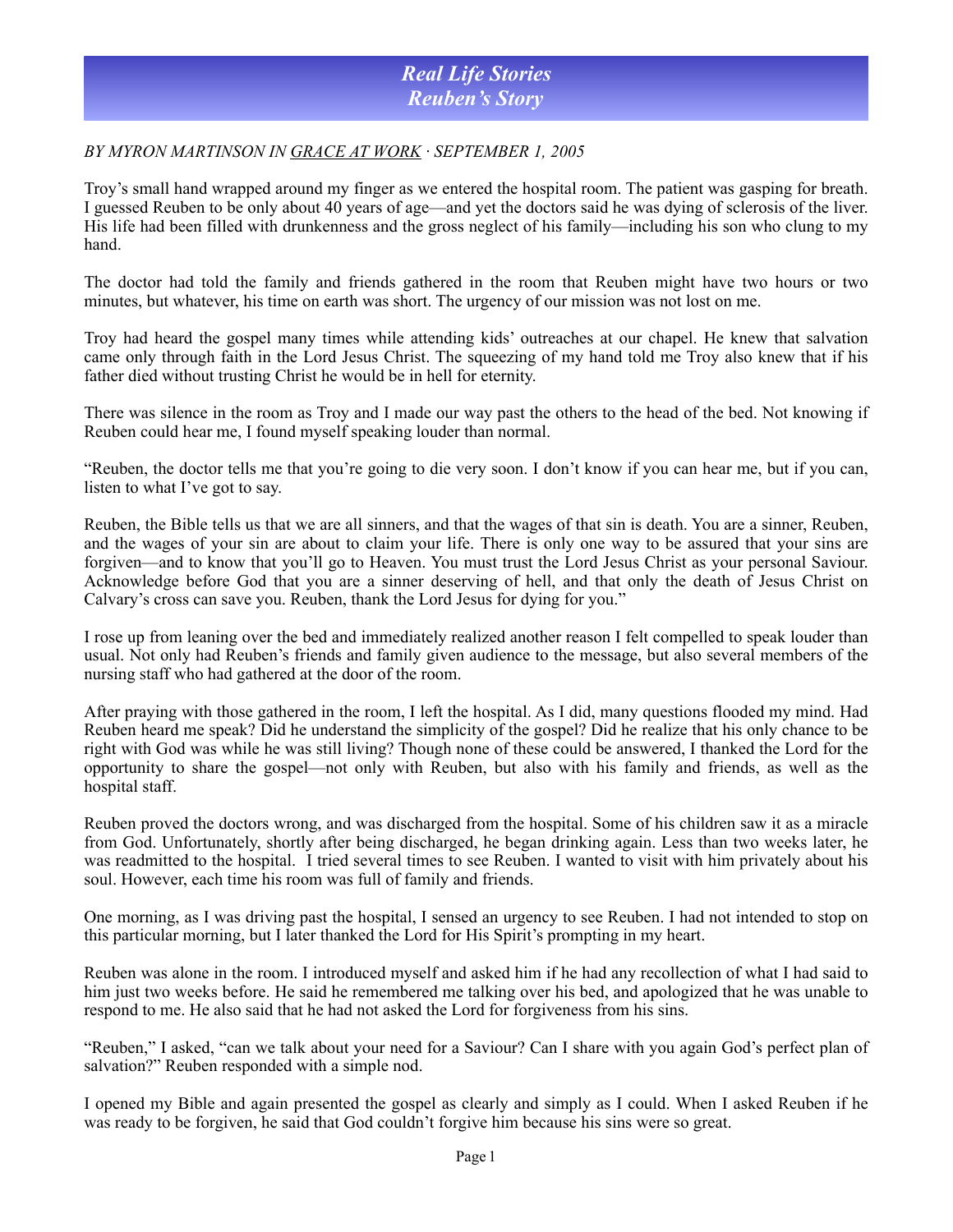# *Real Life Stories Reuben's Story*

I opened to the Epistle of 1 Timothy 1:15 where Paul explained that he was the chief of sinners. At once there seemed to be a change in Reuben as he realized that if the chief of sinners could be forgiven, surely he could be forgiven as well. That morning Reuben bowed his head and asked Christ to be his Saviour.

## **SAVED RIGHT AT THE BRINK**

When he had finished praying, he thanked me with a smile found only on the face one newly saved. I asked him where he would spend eternity. With confidence in his voice, he said, "Heaven!"

I left the hospital with expectations of seeing Reuben again. Yet within an hour of my leaving him, Reuben passed into eternity, but not before he professed to his oldest daughter that he had trusted Christ as his Saviour. Even now I marvel at how God, in His mercy, had given Reuben one final chance to respond to the gospel message.

In the days following Reuben's death, the family, though Roman Catholic, asked me to take his funeral. It was my privilege to again present the gospel to his relatives and friends. I shared Reuben's testimony with the gathered crowd, delighting to tell of God's graciousness to a poor lost sinner, saved only hours before his death.

#### **THE REST OF THE STORY**

Following the funeral, as I stood looking over the group gathered to eat, I noticed a woman who was crying. I went to her and asked her if I could help. She grabbed my hand and proceeded to tell me who she was.

"I was Reuben's first wife," she said. "Twenty years ago, I trusted Christ. When I started to live for Him, it was too convicting for Reuben—and he divorced me."

By this time, tears were rolling down her face as she continued, "I have been praying for twenty years that Reuben would be saved. These tears are tears of joy."

By this time, she wasn't the only one crying. I wiped at my tears too as together we rejoiced in the fact that her prayers had been answered. Reuben was now in Heaven.

### **ANOTHER LAST MINUTE RESCUE**

Perhaps you're wondering why I'd bother to tell Reuben's story, after all, his life was essentially wasted in sin. But the Bible also tells the story of a man who was saved only hours before he died. Like Reuben's, his life also was one of sin—sin that would eventually cause him to be condemned to die. But as he hung on a cross, his simple prayer, "Lord, remember me…" was heard and answered by the Man on the middle cross. You see, it was there that the Lord Jesus, Saviour of the World, was dying for the sins of the world. The moment he believed, that repentant criminal was promised a place in Paradise. That very day he died and was with his Saviour.

Maybe in one important way you're like that man" . . . . . . for there is no difference: For all have sinned, and come short of the glory of God" (Romans 3:22-23). The Bible says that if you haven't believed on the Lord Jesus Christ you stand condemned for the sins that you've committed.

"He who believes in Him is not condemned; but he who does not believe is condemned already, because he has not believed in the name of the only begotten Son of God" (John 3:18). That condemnation will eventually take you to Hell and the Lake of Fire for all eternity. As Jesus said to people in His day, "Unless you repent you will all likewise perish" (Luke 13:3).